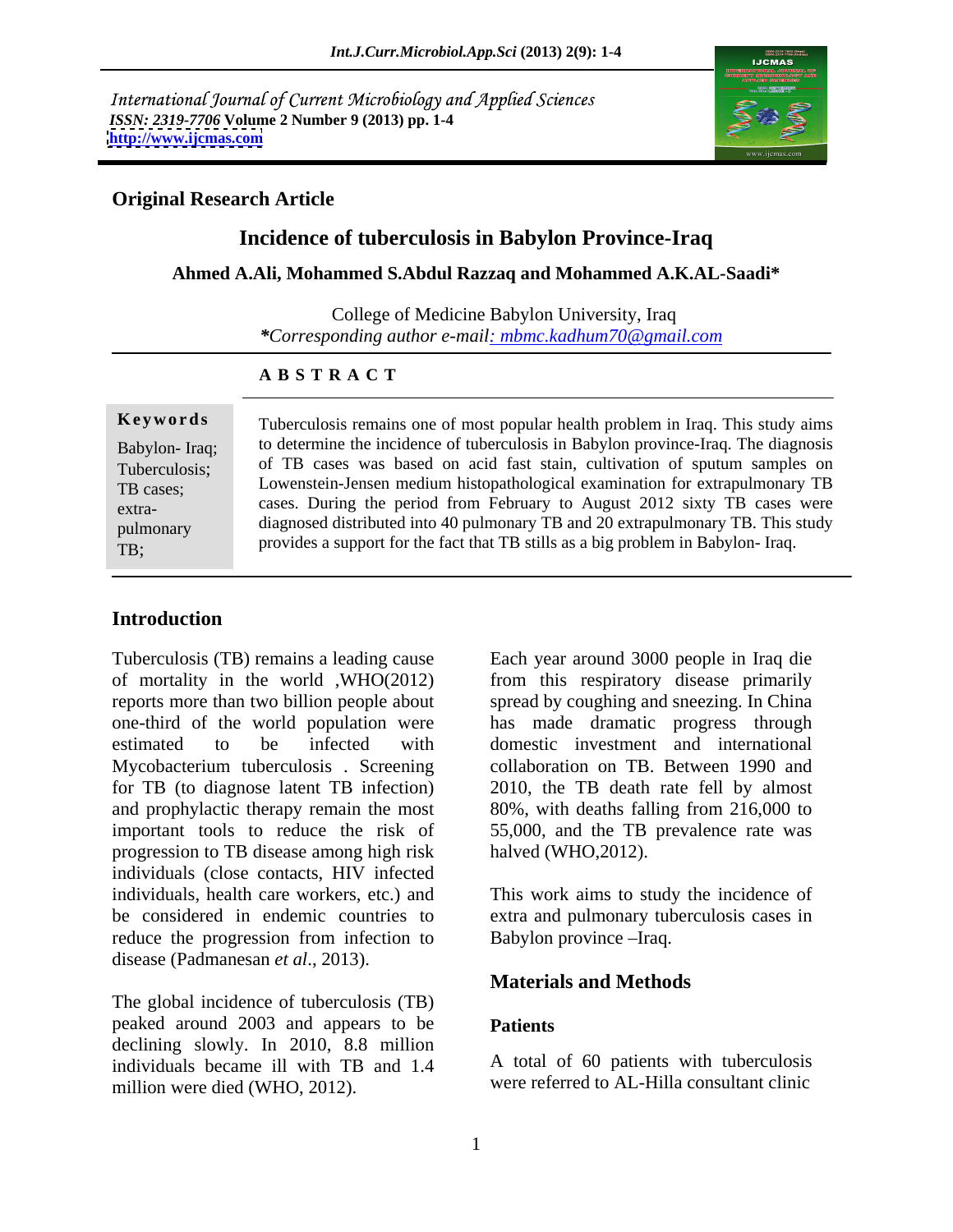suspected to have tuberculosis according on LJ medium or both. The other 20 cases to their clinical manifestations and were collected from 40 patients suffering pleural effusion samples were collected from 20 patients suffering from extra laboratories by histopathology and AFB. The pleural exudative TB, one

Individuals with other apparent infections lumbar tuberculosis cases (pott's such as hepatitis ,cancer, diabetes melitus and those who had received prior immunosuppressive therapy or had serious medical illness were excluded from the study .The age of the patients are ranging from (20-65) years old including (4

# **Diagnosis of Tuberculosis**

fast technique which was cxarried out

# **Evaluation of tuberculosis diagnostic**

to have tuberculosis after showing clinical manifestations and radiological changes for tuberculosis were submitted for conventional laboratory diagnosis and were positive for at least one of the diagnostic criteria. Among these patients, there were 40 pulmonary tuberculosis (PTB) cases who were diagnosed by either

for respiratory diseases after they were Zihel-Nelsen staining technique, culture radiological changes. Samples of sputum (EPTB) that were diagnosed by from pulmonary tuberculosis, as well as, (Pleural effusion) at private laboratories on LJ medium or both. The other 20 cases were extrapulmmonary tuberculosis (EPTB) that were diagnosed by histopathology (Biopsy) and AFB for (Table 1).

pulmonary tuberculosis were also included Of the (EPTB) cases, there were (13) in this study who diagnosed at private lymphadenitis (cervical and subaxillary) , five pleural exudative TB, one gastrointestinal TB and one vertebral lumbar tuberculosis cases (pott's disease)(table 2).

# **Direct microscopic smear (AFB):**

males) and (18 females). (65%) AFB smear positive, and 14 (35%) Out of the 40 cases of confirmed pulmonary tuberculosis, there were 26 were AFB negative.

The diagnosis of TB Based on(a) the acid confirmed by culture positive, can be according to (Forbes *et al*., 2007), (b) AFB such that it requires 6000 to 10,000 cultivation of sputum on LÖwenstein- organisms per mL of sample to give true Jensen medium according to (Brooks *et*  positive result (Raviglione , 2010). *al*., 2010).,and (c)Histopathological Sputum smear microscopy to detect acidexamination in case of extrapulmonary fast bacilli (AFB) is a rapid, inexpensive, tuberculosis (Ward,2009). relatively easy to perform and highly **Results and Discussion** active tuberculosis TB (Laserson *et al.* **techniques**  TB screening for United States immigrant A total of 60 patients, who were suspected of AFB smears to be approximately 34% The false negative AFB cases (35%) , that attributed to the moderate sensitivity for specific tool for identifying persons with ,2005). The sensitivity of the AFB smear method is moderate, a study of overseas visa applicants reported that the sensitivity of AFB smears to be approximately 34% (Manterola *et al.,* 2003).

# **In another screening research for AFB sensitivity and specificity made by**

Mathew *et al*., (2002) showed that sputum AFB smears had a sensitivity of (67.5%) and specificity of 97.5% . However, in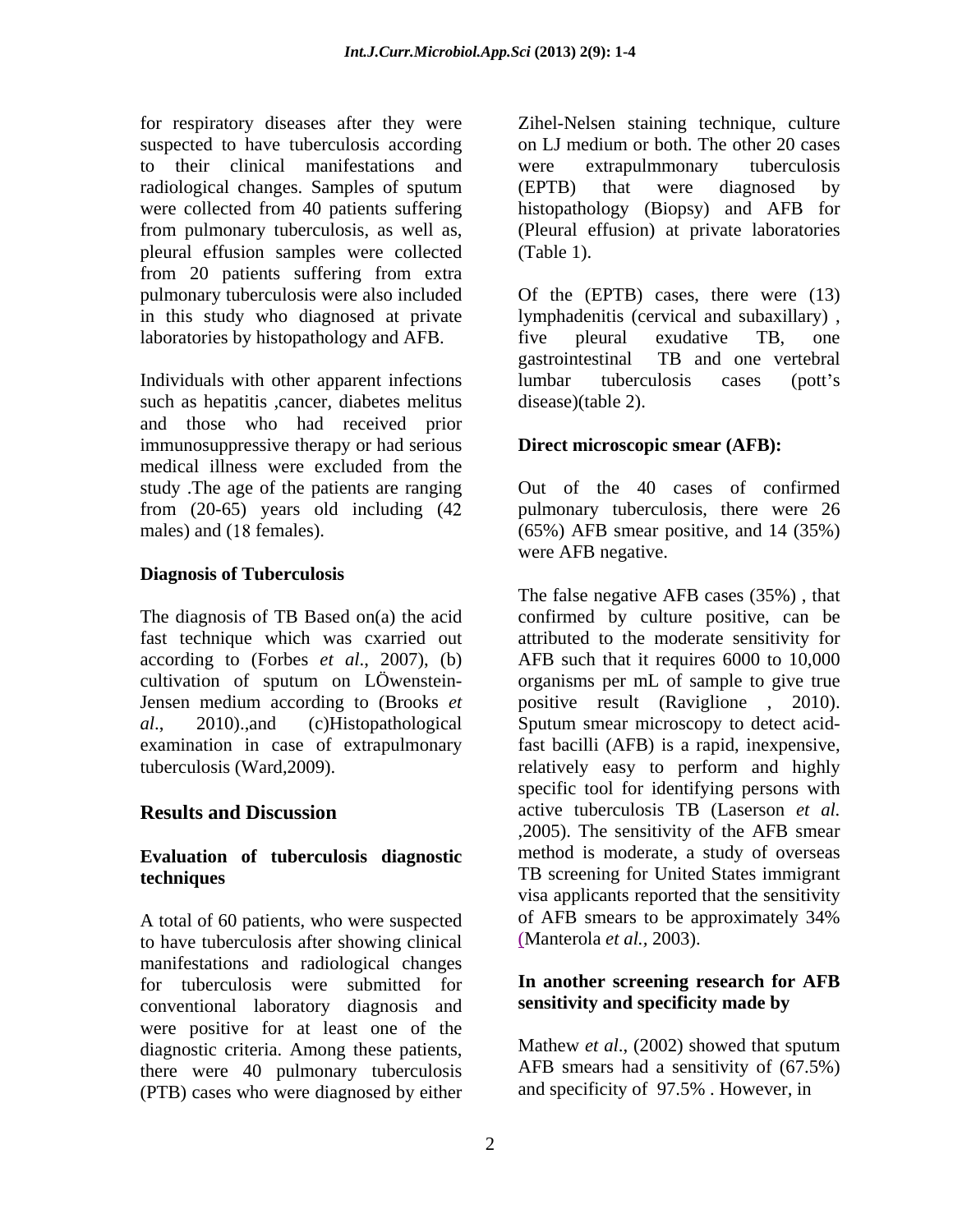| <b>Tuberculosis</b><br>$N_{\alpha}$<br><b>No. of cases</b><br>cases | percentage           |
|---------------------------------------------------------------------|----------------------|
|                                                                     | $\sim$ $\sim$ $\sim$ |
| Pulmonary                                                           | 0.00                 |
| Extrapulmonary                                                      | 22.22<br>.           |

**Table.1** Distribution of tuberculosis cases

**Table.2** Distribution of Extra tuberculosis cases

| <b>Site of Tuberculosis</b> | <b>No. of cases</b> |
|-----------------------------|---------------------|
| Lymphadenitis               |                     |
| Pleural exudative           |                     |
| Gastrointestinal            |                     |
| Vertibral                   |                     |

another research, the specificity and sensitivity of AFB compared to culture **Culture of sputum on solid LJ medium** was 89% (Fend *et al*., 2006).

tests in a good laboratory can give a were false negative since those patients sensitivity of about 90% (Ramachandran were AFB positive. The 8 (20%) culture *et al*., 2007). Compared to mycobacterial negative cases of PTB (AFB positive) in culture, the sensitivity of a single sputum this study can be attributed to the anti-TB AFB smear is 30% to 40%, but it chemotherapy administration prescribed increased to reach 65% to 80% with by physician which may increase the multiple specimens or concentrated chance of dead *Mycobacterium* that could sputum (CDC, 2000).

The AFB smear mainly has three main This result comes true with a study

a- The sensitivity of AFB smear is moderate and variable, such that it requires chance of dead bacilliand smear positive 6000 to 10,000 organisms per mL of can be culture negative in 98-100% cases.<br>
sample to register as positive case Mycobacterial culture is highly sensitive sample to register as positive case Mycobacterial culture is highly sensitive ( Raviglione , 2010).

c- The technique, although specific, cannot identify drug-resistant strains (MDR-TB)

# **Culture of sputum on solid LJ medium**

It has been reported that multiple sputum (80%) culture positive cases , and 8 (20%) Out of the 40 cases of PTB there were 32 were AFB positive. The 8 (20%)culture this study can be attributed to the anti-TB by physician which may increase the chance of dead *Mycobacterium* that could be stained with AFB.

disadvantages: performed by Sarin*et al* .,2010) showing b-The direct microscopy cannot but growth of TB bacilli on traditional distinguish between *M. tuberculosis* and solid medium requires 4-8 weeks and nontuberculous mycobacteria (NTM) consequently delays appropriate treatment (Raviglione , 2010). in the absence of a confirmed diagnosis This result comes true with a study that most of the smear positive are culture positive, but withtreatment, it increases the can be culture negativein 98-100% cases. Mycobacterial culture is highly sensitive than AFB (The threshold for culture to be positive is 100 bacilli per ml of sample), Sarin*et al* .,2010).

(WHO, 2007). cultures have a much higher sensitivity,Compared to sputum smears, sputum